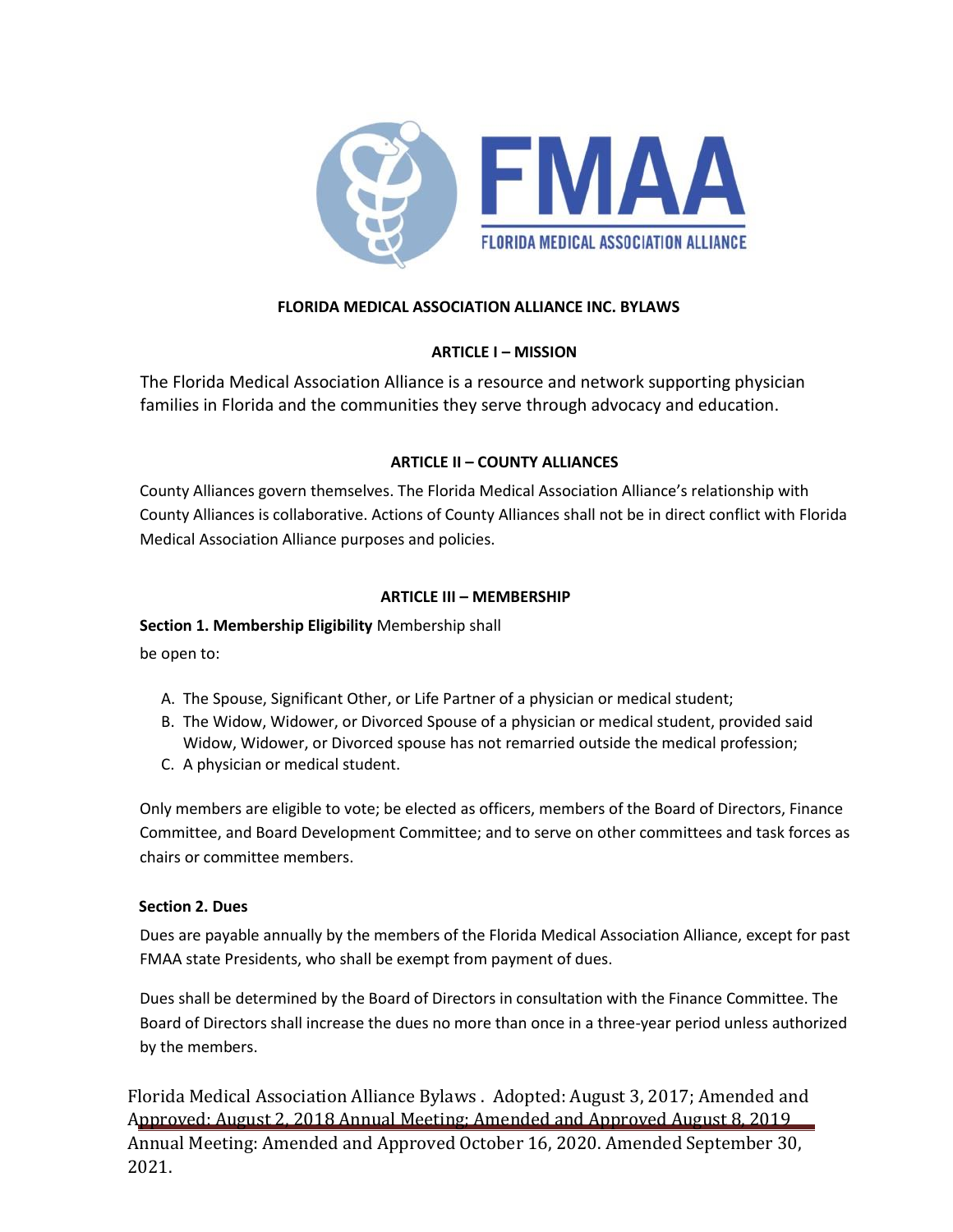Dues shall be receivable throughout the year.

Dues must be received by the Florida Medical Association Alliance by the start of the annual meeting for a member to be eligible to vote at the annual meeting.

Dues must be received by the date the slate of nominees is published for a member to be eligible to stand for election at the annual meeting.

Dues received by September 1 will be credited for the current fiscal year. Dues received after September 1 may be credited for the next fiscal year.

## **ARTICLE IV – FINANCE Section 1. Fiscal Year**

The fiscal year shall be from January 1 to December 31.

### **Section 2. Contributions**

Guidelines for accepting contributions shall be established by the Board of Directors **Section 3. Depositories**

All funds of the Florida Medical Association Alliance shall be deposited to the credit of the Florida Medical Association Alliance under such conditions and in such banks as shall be designated by its management service group or by the Board of Directors if no such management services group is under contract.

#### **Section 4. Approved Signatures**

The President shall sign all contracts entered into by the Florida Medical Association Alliance.

The Treasurer shall sign checks and orders for the payment, receipt, or deposit of money.

#### **Section 5. Bonding**

All persons having access to or major responsibility for handling of monies and securities of the Florida Medical Association Alliance shall be bonded.

#### **Section 6. Budget**

The annual budget of estimated income and expenditures shall be prepared by the Finance Committee and submitted to the Board of Directors for approval*.* No expense shall be authorized in excess of the total budgetary appropriations without prior approval of the Board of Directors.

## **Section 7. Annual Review**

The Florida Medical Association Alliance books of account shall be reviewed at the end of each fiscal year by a Certified Public Accountant.

Florida Medical Association Alliance Bylaws . Adopted: August 3, 2017; Amended and Approved: August 2, 2018 Annual Meeting; Amended and Approved August 8, 2019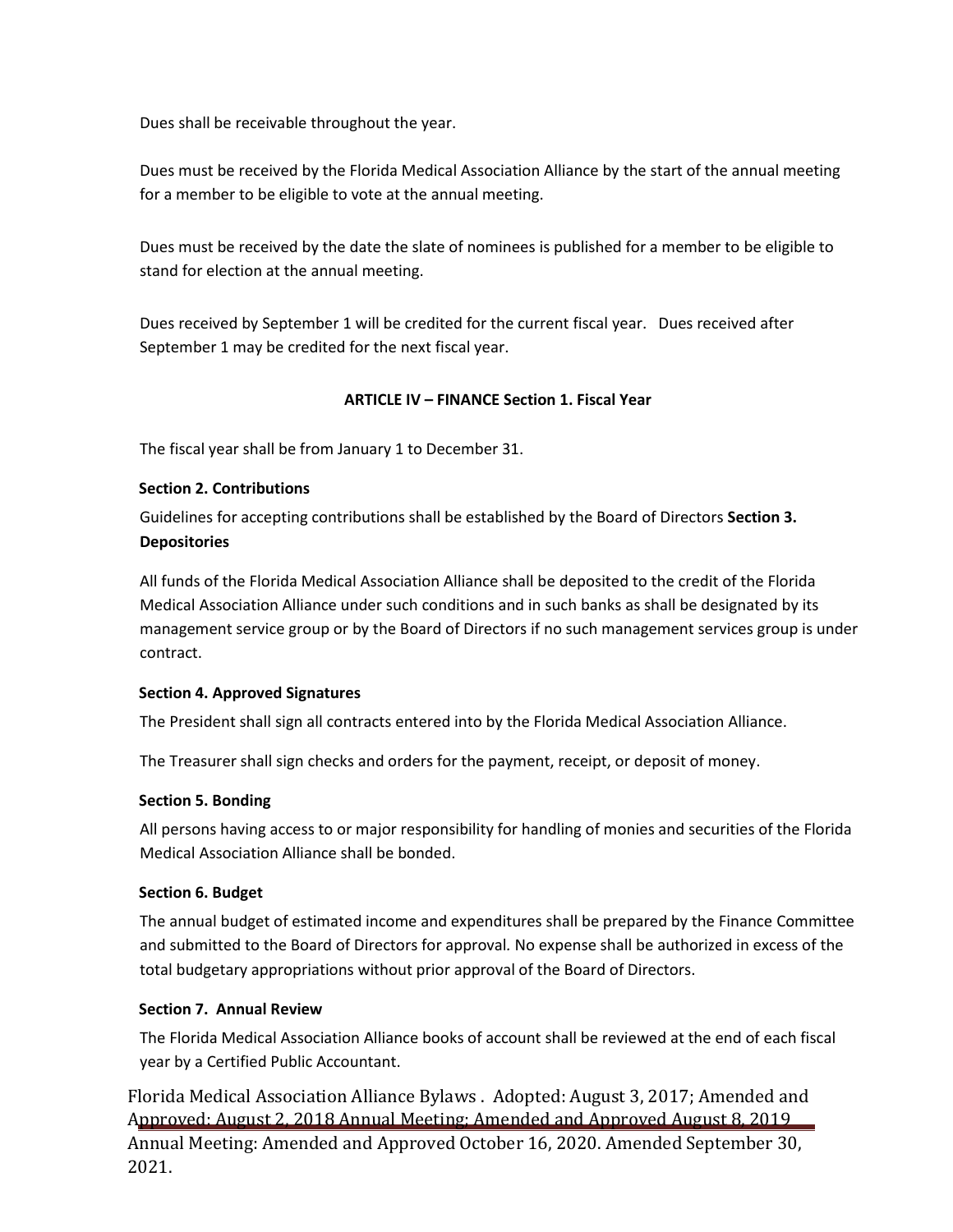### **Section 8. Financial Reports**

A summary report of the financial operations of the Florida Medical Association Alliance shall be made available at least annually to the members in such form as the Board of Directors shall provide.

#### **Section 9. Investments**

The Board of Directors, upon recommendation of the Finance Committee, shall approve all investments, consistent with prudent standards for preservation of capital and maintenance of liquidity.

## **ARTICLE V – OFFICERS**

In the performance of their duties, all officers shall conform to the articles of incorporation, bylaws, policies, and parliamentary authority of the Florida Medical Association Alliance and to such other rules as the members or Board of Directors shall adopt.

Section 1. Designation of Officers

The elected officers of the Florida Medical Association Alliance shall be a President, President- elect, Secretary, and Treasurer.

The appointed officer shall be a Parliamentarian appointed by the President to a one-year term.

## **Section 2. Eligibility for Election to Office**

To be eligible for the office of President-elect, it is strongly recommended that a member have served at least two (2) years on the Board of Directors prior to being nominated.

To be eligible for the office of Secretary or Treasurer, it is recommended that a member have served at least two (2) years on the Board of Directors.

## **Section 3. Duties**

**The President** shall be the chief corporate officer and shall preside at all meetings of the Florida Medical Association Alliance, the Board of Directors, and the Executive Committee. The President shall be responsible for seeing that the direction given by the voting members of the Florida Medical Association Alliance and the actions of the Board of Directors are carried into effect and for reporting to the members and the Board of Directors on the conduct and management of the affairs of the Florida Medical Association Alliance. The president shall appoint a well-qualified member to serve as Parliamentarian during her/his term of office. The President shall be an ex-officio member of all

Florida Medical Association Alliance Bylaws . Adopted: August 3, 2017; Amended and Approved: August 2, 2018 Annual Meeting; Amended and Approved August 8, 2019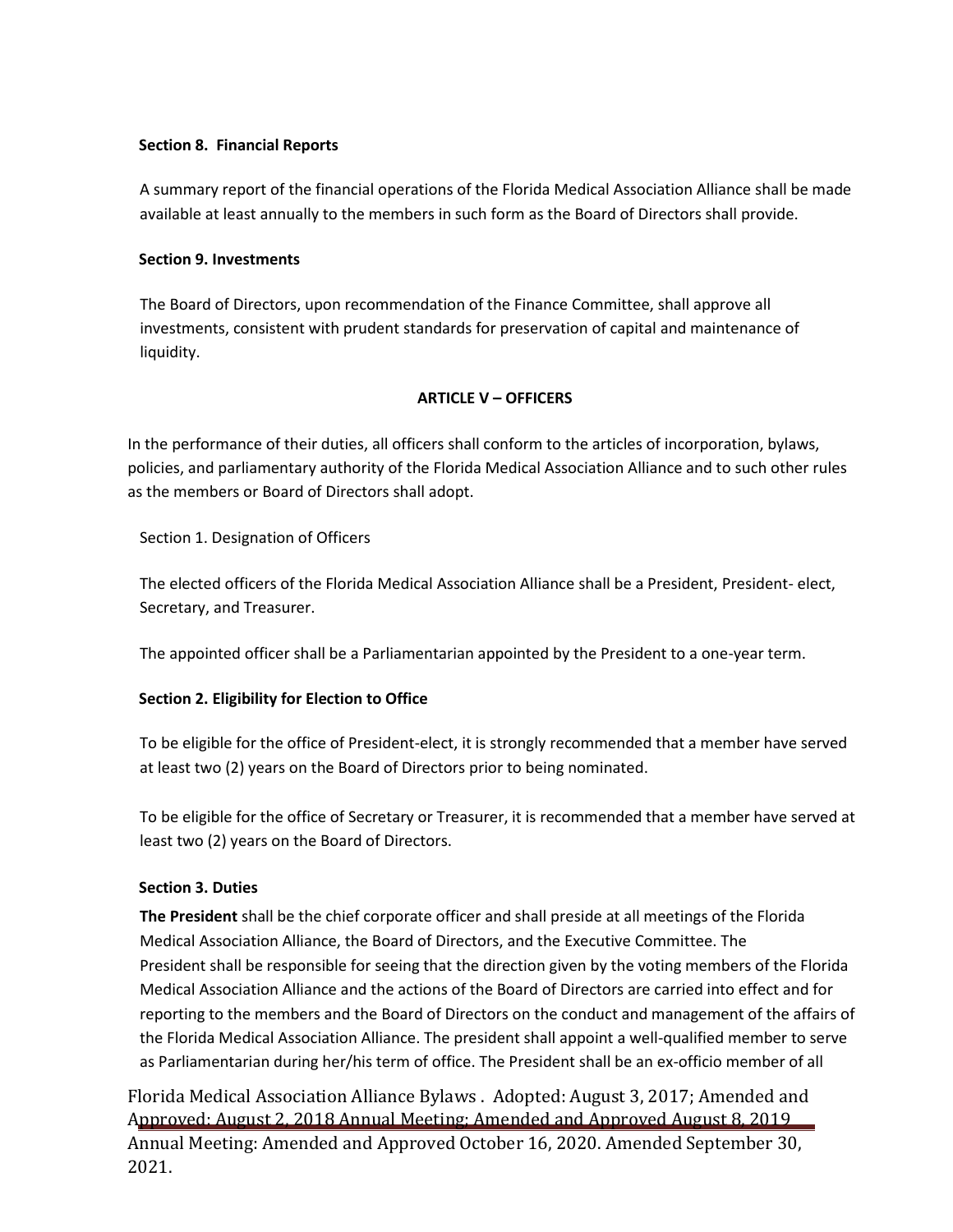committees except the Board Development Committee and shall perform such other duties as are assigned by the Board of Directors or prescribed elsewhere in these bylaws or are applicable to the office as prescribed by the parliamentary authority adopted by this organization.

**The President-elect** shall assist the President in seeing that the policies and directives of the membership and the Board of Directors are carried into effect. In the event of a temporary absence or disability of the President, the President-elect shall preside at meetings of the Florida Medical Association Alliance, Board of Directors and Executive Committee. The President-elect shall be an exofficio member of all committees except the Board Development Committee and shall perform such other duties as are assigned by the President or the Board of Directors or prescribed elsewhere in these bylaws or applicable to the office as prescribed by the parliamentary authority adopted by this organization.

**The Secretary** shall be responsible for seeing that notices of all meetings of the Florida Medical Association Alliance and the Board of Directors are issued and that minutes of such meetings are kept. The Secretary shall be responsible for the custody of corporate books, records and files and shall perform such other duties as may be assigned by the President or Board of Directors or prescribed elsewhere in these bylaws or applicable to the office as prescribed by the parliamentary authority adopted by this organization.

**The Treasurer** shall be responsible for receipt and custody of all monies of the Florida Medical Association Alliance and for the disbursement thereof as authorized, keeping accurate accounts of monies received and paid out, and preparation and issuance of financial statements and reports. The Treasurer shall chair the Finance Committee. The Treasurer shall perform such other duties as may be assigned by the President or Board of Directors or prescribed elsewhere in these bylaws or applicable to the office as prescribed by the parliamentary authority adopted by this organization.

**The Parliamentarian** shall advise the president and, when requested, other members, on matters of parliamentary procedure at annual meetings as well as at meetings of the board of directors or the Executive Committee. The Parliamentarian shall call the attention of the president to any errors in the proceedings that may affect the substantive rights of any member or may otherwise do harm.

## **Section 4. Election, Term and Vacancies**

The officers of the Florida Medical Association Alliance*,* except for the President, shall be elected at the annual meeting by a majority vote of the registered members in attendance. The term of office shall be one (1) year, beginning at the close of the annual meeting, or until their successors are elected. No member except the Treasurer shall be eligible to serve in the same office for more than two consecutive years. An officer who has served more than half a term is considered to have served a full term in that office.

Florida Medical Association Alliance Bylaws . Adopted: August 3, 2017; Amended and Approved: August 2, 2018 Annual Meeting; Amended and Approved August 8, 2019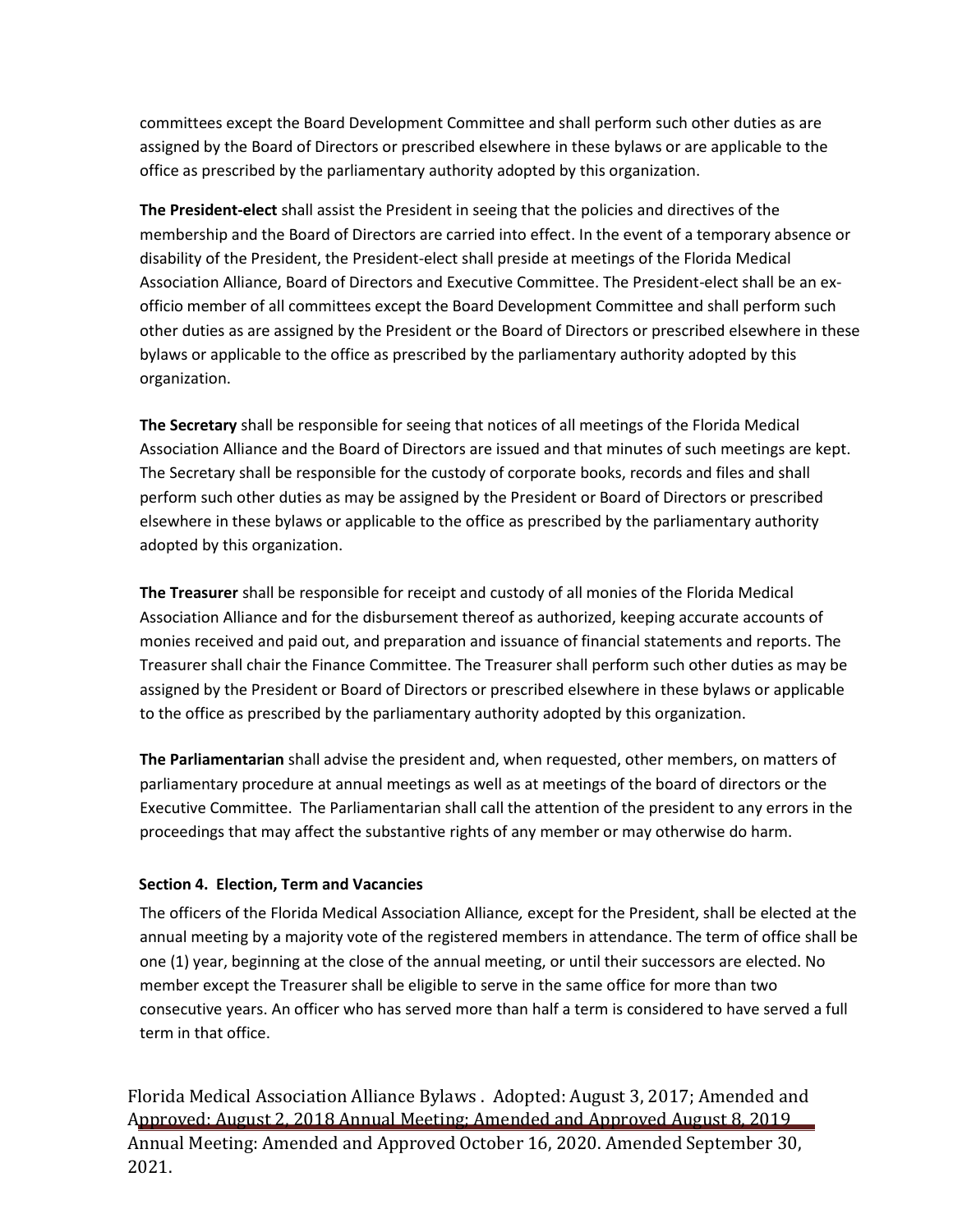In the event of a permanent vacancy in the office of President, as determined by the Board of Directors, the President-elect will succeed to the office until the close of the next annual meeting. A vacancy in any office other than that of President may be filled by a majority vote of the Board of Directors for a term expiring at the close of the next annual meeting.

## **Section 5. Removal**

An officer may be removed without cause by at least a two-thirds (2/3) vote of the registered members in attendance*,* excluding blanks and abstentions*,* at any annual or special meeting.

## **ARTICLE VI - BOARD DEVELOPMENT COMMITTEE**

In the performance of their duties, the Board Development Committee shall conform to the articles of incorporation, bylaws, policies, and parliamentary authority of the Florida Medical Association Alliance and to such other rules as the members or Board of Directors shall adopt.

## **Section 1. Composition**

The Board Development Committee shall consist of a chair, who shall be the immediate past President, and four (4) members and a first alternate, a second alternate, a third alternate, and a fourth alternate elected by the members of the Florida Medical Association Alliance.

## **Section 2. Eligibility**

To be eligible for election to the Board Development Committee it is recommended that a member shall have served at least one year on the Board of Directors or at least two years on a committee.

The president and president-elect serving for the term for which the committee members are elected are not eligible to serve on the Board Development Committee.

## **Section 3. Election, Term, and Vacancies**

Board Development Committee members shall be elected by the registered members of the Florida Medical Association Alliance attending the annual meeting and shall serve for a term of one (1) year, beginning at the close of the annual meeting at which such committee members are elected, or until their successors are elected. A member shall be eligible to serve two (2) consecutive terms on the committee and shall be eligible to serve again after a lapse of one year.

The Board of Directors shall fill any vacancy in the position of Board Development Committee Chair. If the number of vacancies on the Board Development Committee exceeds the number of elected alternate committee members, the Board of Directors shall elect a qualified member to fill each such vacancy for the remainder of the term.

## **Section 4. Board Development Committee Chair**

The chair of the Board Development Committee shall serve as a member of the Board of Directors and Executive Committee.

Florida Medical Association Alliance Bylaws . Adopted: August 3, 2017; Amended and Approved: August 2, 2018 Annual Meeting; Amended and Approved August 8, 2019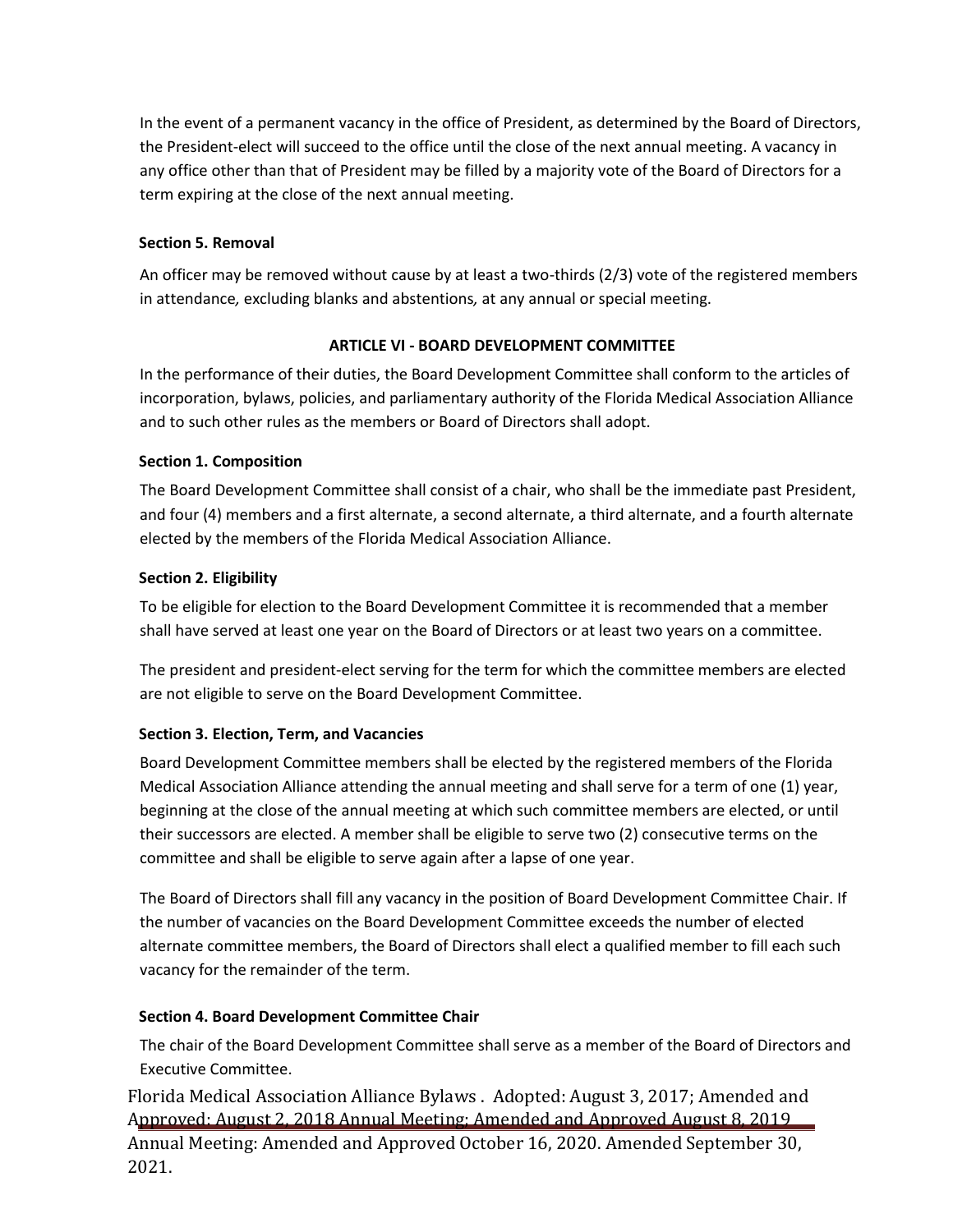### **Section 5. Responsibilities**

The Board Development Committee shall be responsible for development, assessment, education, succession planning, and evaluation of the officers, Board of Directors, and such other committees as the organization shall choose to elect.

The Board Development Committee shall present to the members of the Florida Medical Association Alliance at the annual meeting a single slate of nominees for elected officers, members of the Board of Directors, members of the Board Development and Finance committees, and members of such other committees as the organization shall choose to elect.

## **Section 6. Quorum for the Board Development Committee**

A majority of the members of the Board Development Committee must be present in person or, if allowed, linked by telecommunication by means such that all members participating in the meeting are able to hear one another to constitute a quorum for the transaction of business.

### **Section 7. Confidentiality**

All activities of the Board Development Committee while performing its responsibilities as outlined herein shall be confidential.

## **Section 8. Removal**

Any member of the Board Development Committee may be removed by a two-thirds vote of the total membership of the Board of Directors if removal is first recommended by a majority vote o f the entire Board Development Committee.

## **ARTICLE VII–MEETINGS Section 1. Annual Meeting**

The annual meeting of the Florida Medical Association Alliance shall be held at a time and place or through agreed-upon electronic means as determined by the Board of Directors and stated in the notice of the meeting. The meeting notice shall include the slate of nominees for all offices and positions to be filled by the members pursuant to these bylaws.

Written notice shall be given in person, by mail, or electronically transmitted to members not fewer than thirty (30) days before the annual meeting.

Members in attendance shall:

- a. Elect officers, other members of the Board of Directors, members of the Board Development Committee and members of the Finance Committee;
- b. Determine the general direction of the Florida Medical Association Alliance by receiving and acting upon reports of the Board of Directors;
- c. Amend the articles of incorporation and bylaws as necessary; and
- d. Take all other actions requiring membership vote.

Florida Medical Association Alliance Bylaws . Adopted: August 3, 2017; Amended and Approved: August 2, 2018 Annual Meeting; Amended and Approved August 8, 2019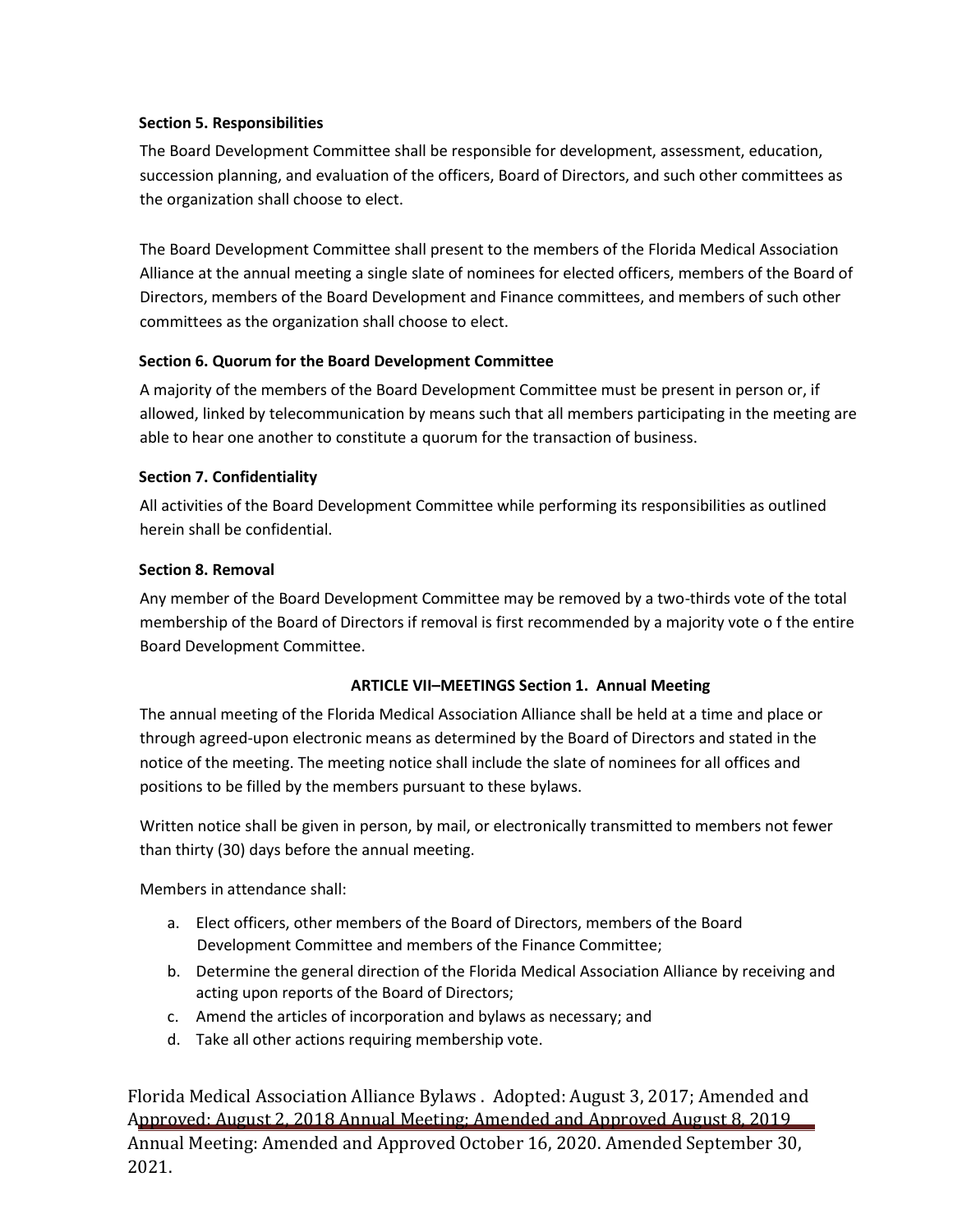The Board of Directors may reschedule an Annual Meeting in case of emergency or other circumstances outside of its control. Any business transacted at the rescheduled meeting shall be valid as if transacted at the originally scheduled meeting.

### **Section 2. Special Meetings**

Special meetings of the Florida Medical Association Alliance may be called by the President and shall be called upon written request of:

- a. at least two-thirds (2/3) of the Board of Directors, or
- b. at least twenty-five members.

The circumstances under which a special meeting may be called shall be limited to matters that arise between annual meetings that require action before the next annual meeting.

Written notice of the time, place, and purpose of such special meetings shall be given in person, by mail, or electronically transmitted to each member not more than thirty (30) days or fewer than ten (10) days before the special meeting. No business shall be transacted except that for which the meeting has been called.

## **Section 3. Quorum**

Twenty percent (20%) of the registered members of the annual meeting of the Florida Medical Association Alliance shall be present in person, or through agreed-upon electronic means stated in the notice of meeting, to constitute a quorum for the transaction of business.

Fifty percent (50%) of the registered members at a special meeting of the Florida Medical Association Alliance shall be present in person, or through agreed-upon electronic means stated in the notice of meeting, to constitute a quorum for the transaction of business.

## **Section 4. Voting Procedures**

Each member present in person or through agreed-upon electronic means stated in the meeting notice shall be entitled to one vote at any annual or special meeting.

Elections shall be by ballot except when there is only one nominee for a position, in which case the vote may be by voice; a majority of votes cast shall elect.

If no majority is reached on the first ballot, the nominee with the fewest votes shall be removed from consideration and a subsequent ballot cast. This process shall be repeated until one nominee achieves a majority.

Nominations from the floor shall be in order provided that written consent of any nominee has been secured and submitted to the chair at the time of nomination.

Florida Medical Association Alliance Bylaws . Adopted: August 3, 2017; Amended and Approved: August 2, 2018 Annual Meeting; Amended and Approved August 8, 2019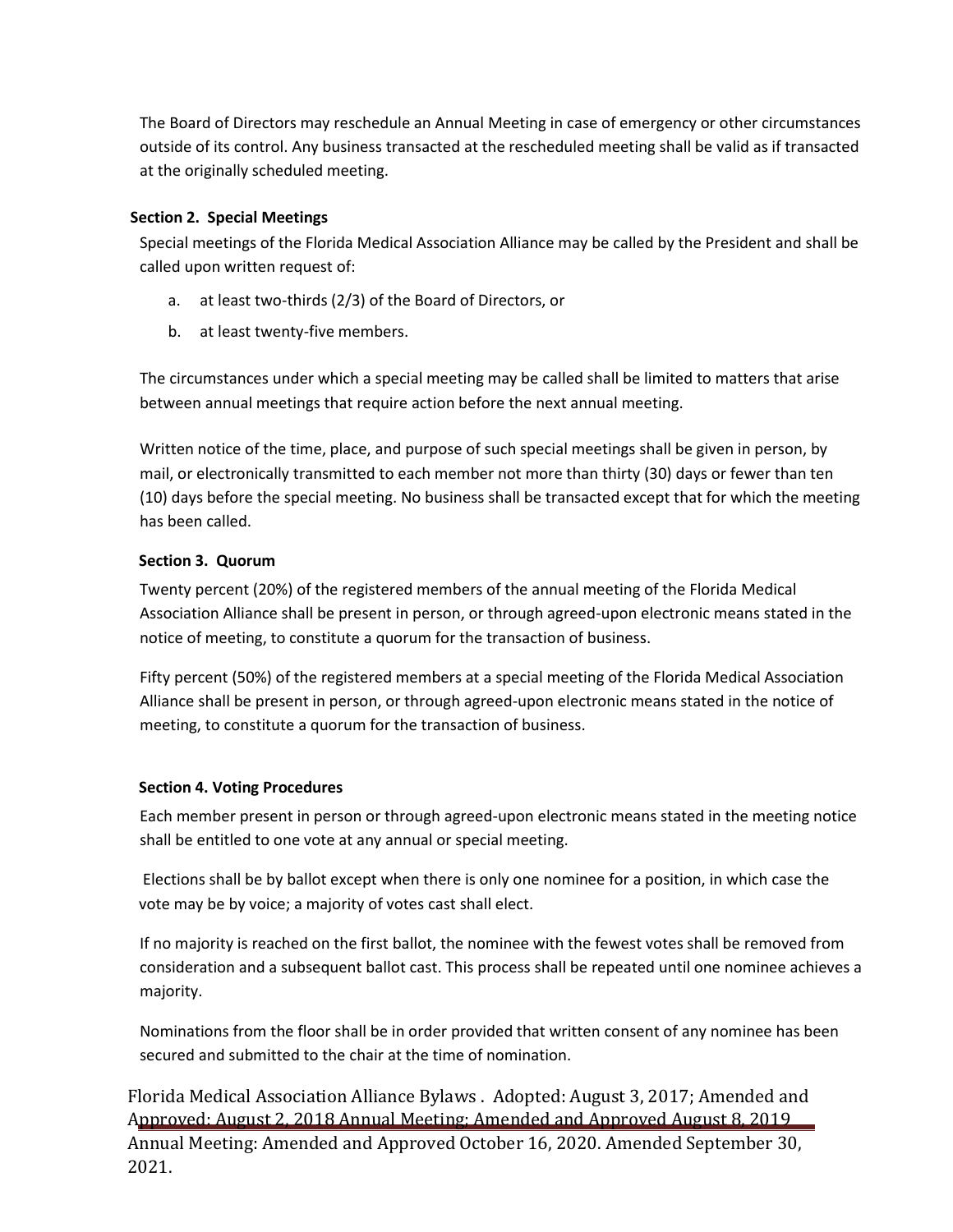## **ARTICLE VIII – BOARD OF DIRECTORS**

In the performance of their duties, the Board of Directors shall conform to the articles of incorporation, bylaws, policies, and parliamentary authority of the Florida Medical Association Alliance and to such other rules as the members or Board of Directors shall adopt.

### **Section 1. Powers, Responsibilities, Accountabilities**

The corporate business and affairs of the Florida Medical Association Alliance shall be governed by the Board of Directors, except as may be otherwise designated in these bylaws or the articles of incorporation.

### **Section 2. Composition**

The Board of Directors shall consist of the elected officers of the Florida Medical Association Alliance, the chair of the Board Development Committee, the Florida Medical Association President, exofficio, and no fewer than three (3) or more than seven (7) other directors from among which the President shall appoint the chairs of the Governing Documents, Health Projects, and Membership committees. The Florida Medical Association Alliance President shall serve as chair.

## **Section 3. Term of Office**

Directors shall be elected at the annual meeting by the registered members in attendance for a term of one (1)) year, beginning at the close of the annual meeting or until their successors are elected. A member shall serve no more than four (4) consecutive terms as a director, except that regardless of the number of consecutive terms a person shall have served as director, such person shall be eligible to be a member of the Board of Directors when serving as an officer or as chair of the Board Development Committee.

#### **Section 4. Vacancies**

Vacancies on the Board of Directors shall be filled by majority vote of the remaining directors then in office for a term expiring at the next annual meeting.

#### **Section 5. Regular Meetings**

The Board of Directors shall determine the times and places of its regular meetings. Meetings may be held by agreed-upon electronic means so long as all participants can hear one another. Written notice of the time, place, and purpose of a meeting shall be given personally, by mail, or electronically transmitted to each director not fewer than five (5) business days before the meeting.

#### **Section 6. Special Meetings**

Special meetings of the Board of Directors may be called by the President.

Florida Medical Association Alliance Bylaws . Adopted: August 3, 2017; Amended and Approved: August 2, 2018 Annual Meeting; Amended and Approved August 8, 2019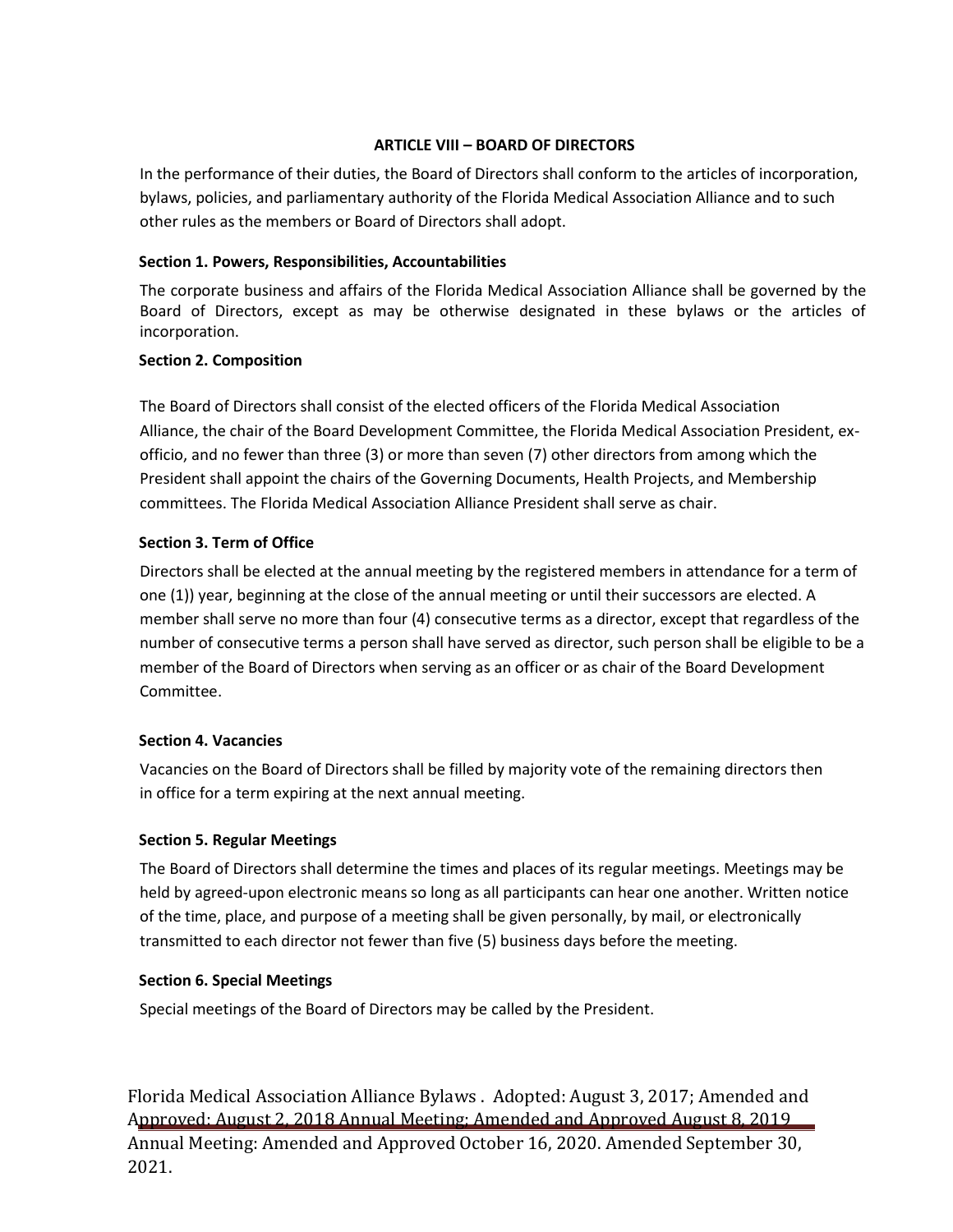Special meetings shall be called by the President within fourteen (14) days of a written request by a majority of the members of the Board of Directors.

The purpose and time of a special meeting shall be stated in the meeting notice, and no b u s i n e s s shall be transacted except that for which the meeting has been called. The location of the meeting shall be determined by the President. Meetings may be held by agreed upon electronic means. Written notice of the time, place, and purpose of the meeting shall be given in person or electronically transmitted to each member of the Board of Directors not fewer than two (2) business days before the meeting.

# **Section 7. Quorum**

A majority of the members of the Board of Directors must be present in person as required or, if allowed, linked by telecommunication by means such that all members participating in the meeting are able to hear one another to constitute a quorum for the transaction of business.

# **Section 8. Removal**

Any member of the Board of Directors may be removed without cause by a majority of all votes of the corporation members if elected by the members or by a two/thirds vote of the current directors if elected or appointed by them.

# **ARTICLE IX – EXECUTIVE COMMITTEE**

In the performance of their duties, the Executive Committee shall conform to the articles of incorporation, bylaws, policies, and parliamentary authority of the Florida Medical Association Alliance and to such other rules as the members or Board of Directors shall adopt.

# Section 1. Composition

The Executive Committee of the Board of Directors shall consist of the elected officers of the Florida Medical Association Alliance and the chair of the Board Development Committee. The President shall be the chair of the Executive Committee.

# **Section 2. Responsibilities**

The Executive Committee may exercise the powers of the Board of Directors in the interim between board meetings, except that the Executive Committee shall not have the power to adopt the budget or to take action which is contrary to or a substantial departure from the direction established by the Board of Directors or the voting members of the Florida Medical Association Alliance. The Executive Committee shall submit written reports to the Board of Directors regarding all action taken.

# **Section 3. Meetings**

Meetings of the Executive Committee may be called by the President. Meetings shall be called by the President upon written request of at least three (3) members of the Executive Committee. Meetings may be held by agreed-upon electronic means. Notice of the date, time, place and purpose of the meeting shall be provided in advance to each member of the Executive Committee.

Florida Medical Association Alliance Bylaws . Adopted: August 3, 2017; Amended and Approved: August 2, 2018 Annual Meeting; Amended and Approved August 8, 2019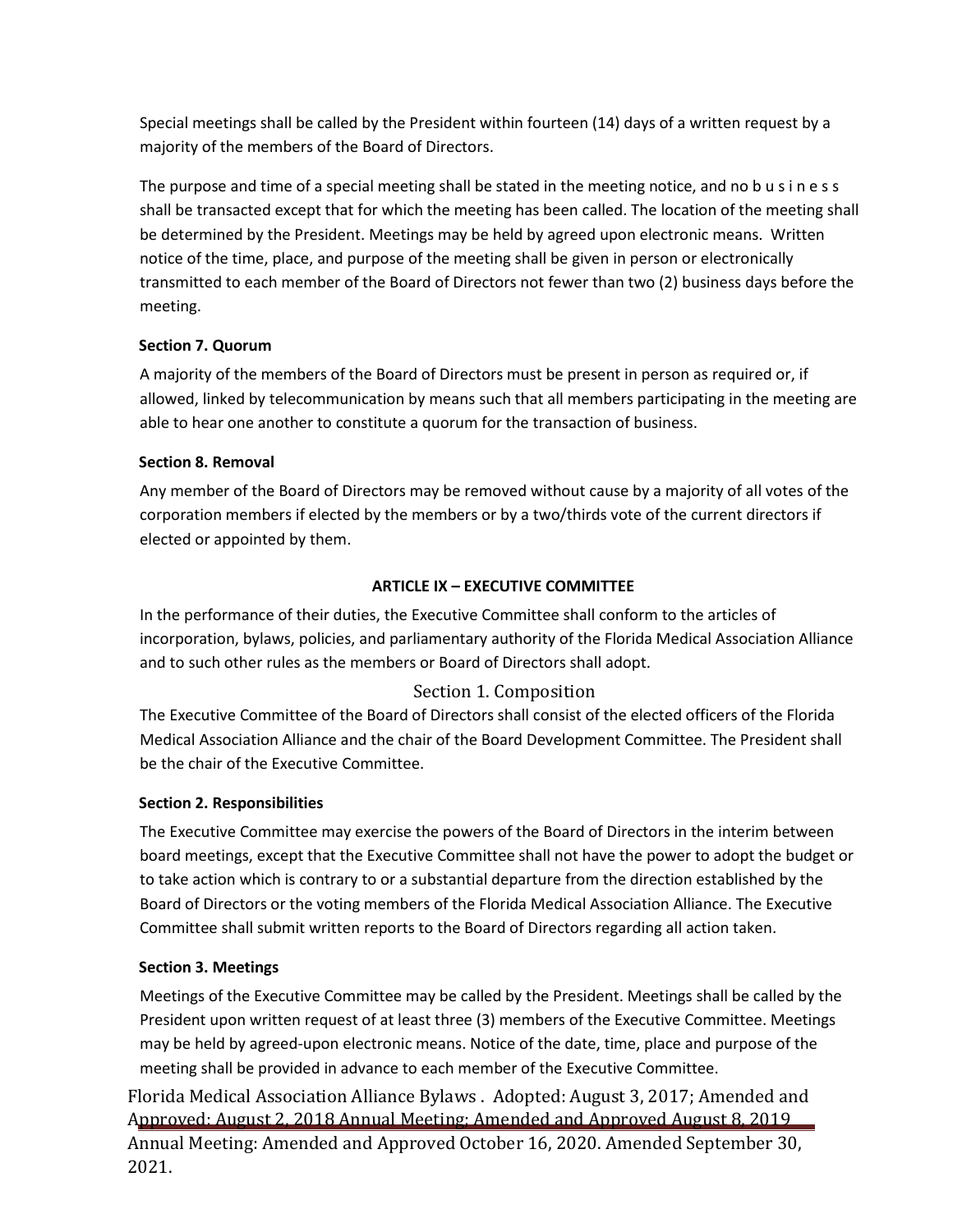#### **Section 4. Quorum**

A quorum shall consist of a majority of the members of the Executive Committee.

### **ARTICLE X –BOARD COMMITTEES**

In the performance of their duties, standing and special committees and task forces shall conform to the articles of incorporation, bylaws, policies, and parliamentary authority of the Florida Medical Association Alliance and to such other rules as the members or Board of Directors shall adopt.

### **Section 1. Appointment and Term of Committee Chairs**

The chair of any committee except the Board Development, Finance and Strategic Planning committees shall be appointed by the President, with the approval of the Board of Directors, for a term of one (1) year or until a successor is appointed and assumes the position.

### **Section 2. Appointment and Term of Committee Members**

Members of any committee except the Board Development and Finance committees shall be appointed by the President, with the approval of the Board of Directors and after consultation with the chair of the respective committee, for a term of one (1) year or until successors are appointed and assume the positions.

### **Section 3. Standing Committees**

The Standing Committees shall be:

#### A. Finance Committee

The Finance Committee shall be composed of the Treasurer, who shall serve as chair, the Immediate Past Treasurer, and three (3) other members who shall be elected by the members of the Florida Medical Association Alliance. It shall be the duty of this committee to prepare a budget for the next fiscal year and submit it to the Board of Directors for approval before December 31 of the current fiscal year. The Finance Committee may from time to time submit to the Board of Directors amendments to the budget for the current fiscal year, which may be adopted by a majority vote. The Finance Committee may recommend to the Board of Directors potential investments consistent with prudent standards for preservation of capital and maintenance of liquidity.

## B. Governing Documents Committee

The Governing Documents Committee shall be composed of a chair, who shall be appointed by the President from among concurrently serving directors, and two (2) or more other members appointed by the President. It shall be the duty of the committee to review the governing documents and submit recommendations regarding proposed amendments to the members at the annual meeting or, if deemed necessary, at a special meeting.

#### C. Health Projects Committee

The Health Projects Committee shall be composed of a chair, who shall be appointed by the President

# Florida Medical Association Alliance Bylaws . Adopted: August 3, 2017; Amended and Approved: August 2, 2018 Annual Meeting; Amended and Approved August 8, 2019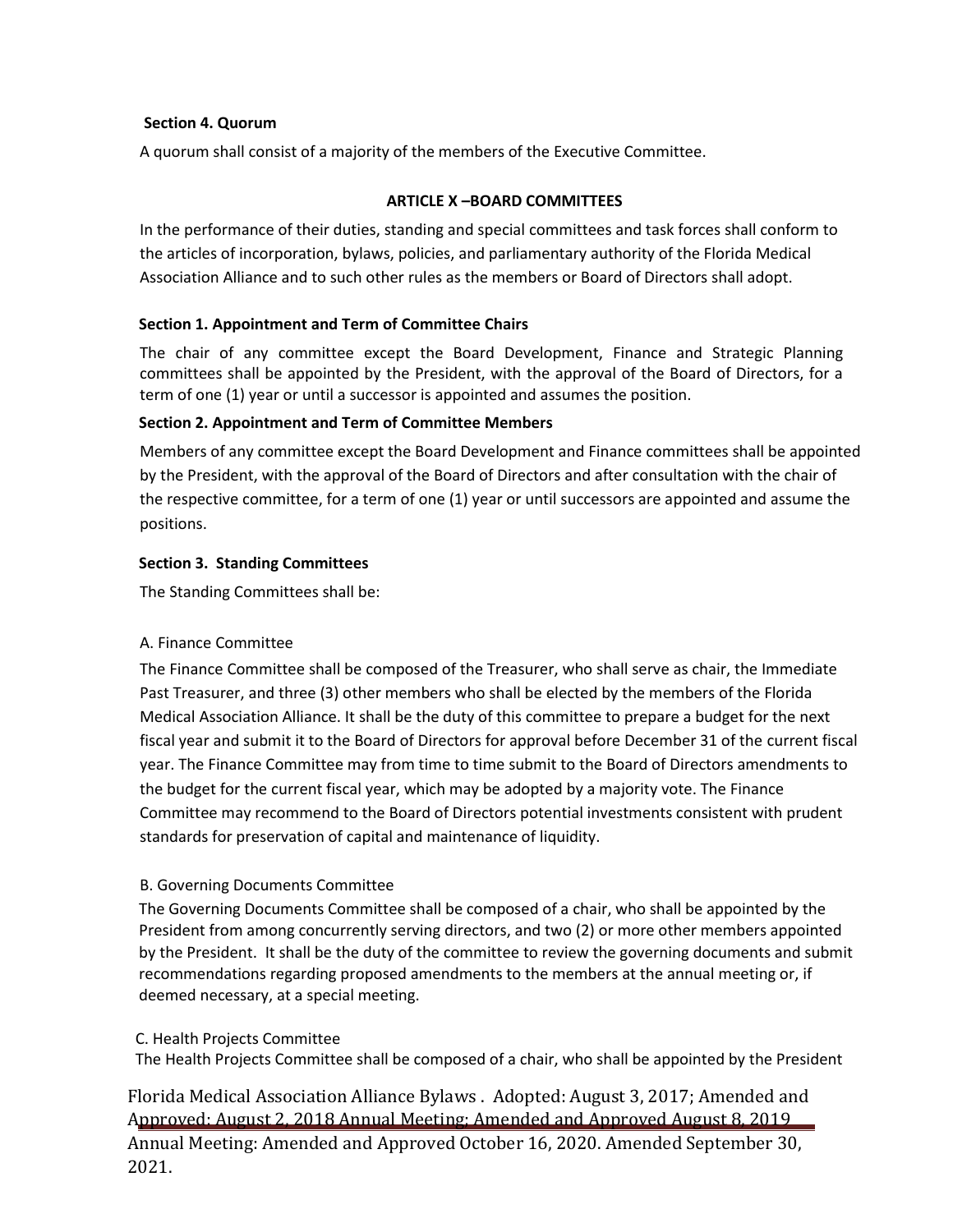from among concurrently serving directors, and two (2) or more other members appointed by the President. It shall be the duty of the committee to develop and implement FMA Alliance health related programs.

# D. Membership Committee

The Membership Committee shall be composed of a chair, who shall be appointed by the President from among concurrently serving directors, and two (2) or more other members appointed by the President. It shall be the duty of the committee to promote membership, develop and implement programs to recruit and retain members, and follow up with potential and former eligible members to encourage them to join.

# E. Strategic Planning Committee

 The Strategic Planning Committee shall be composed of the President-elect, who shall serve as chair, and two (2) or more other members appointed by the President. It shall be the duty of the committee annually to review, update and make recommendations regarding the current strategic plan to the Board of Directors and to develop, when necessary, a new strategic plan to implement the mission and Objectives of the FMA Alliance.

# **Section 4. Additional Committees and Task Forces**

The Board of Directors may from time to time establish special committees and/or task forces as it deems necessary or advisable. Each committee, special committee, or task force must have a chair and two (2) or more members, who serve at the pleasure of the Board of Directors.

## **ARTICLE XI – PARLIAMENTARY AUTHORITY**

The rules contained in the current edition of *Robert's Rules of Order, Newly Revised* shall govern the Florida Medical Association Alliance in all cases to which they are applicable and in which they are not inconsistent with these bylaws, and any special rules of order that have been or may be adopted.

## **ARTICLE XII – AMENDMENT OF BYLAWS**

The bylaws of the Florida Medical Association Alliance may be made, altered, or rescinded by a twothirds (2/3) vote of those present and voting or meeting through agreed-upon electronic means stated in the meeting notice at any properly constituted annual or special meeting of the members of the Florida Medical Association Alliance, provided the proposed amendments have been submitted in writing, whether in person, by mail, or by electronic transmission, to all member not fewer than thirty (30) days prior to the date of said meeting.

## **ARTICLE XIII – PROPERTY**

All assets and property of the Florida Medical Association Alliance shall be held in the name of the Florida Medical Association Alliance, Inc.

Florida Medical Association Alliance Bylaws . Adopted: August 3, 2017; Amended and Approved: August 2, 2018 Annual Meeting; Amended and Approved August 8, 2019